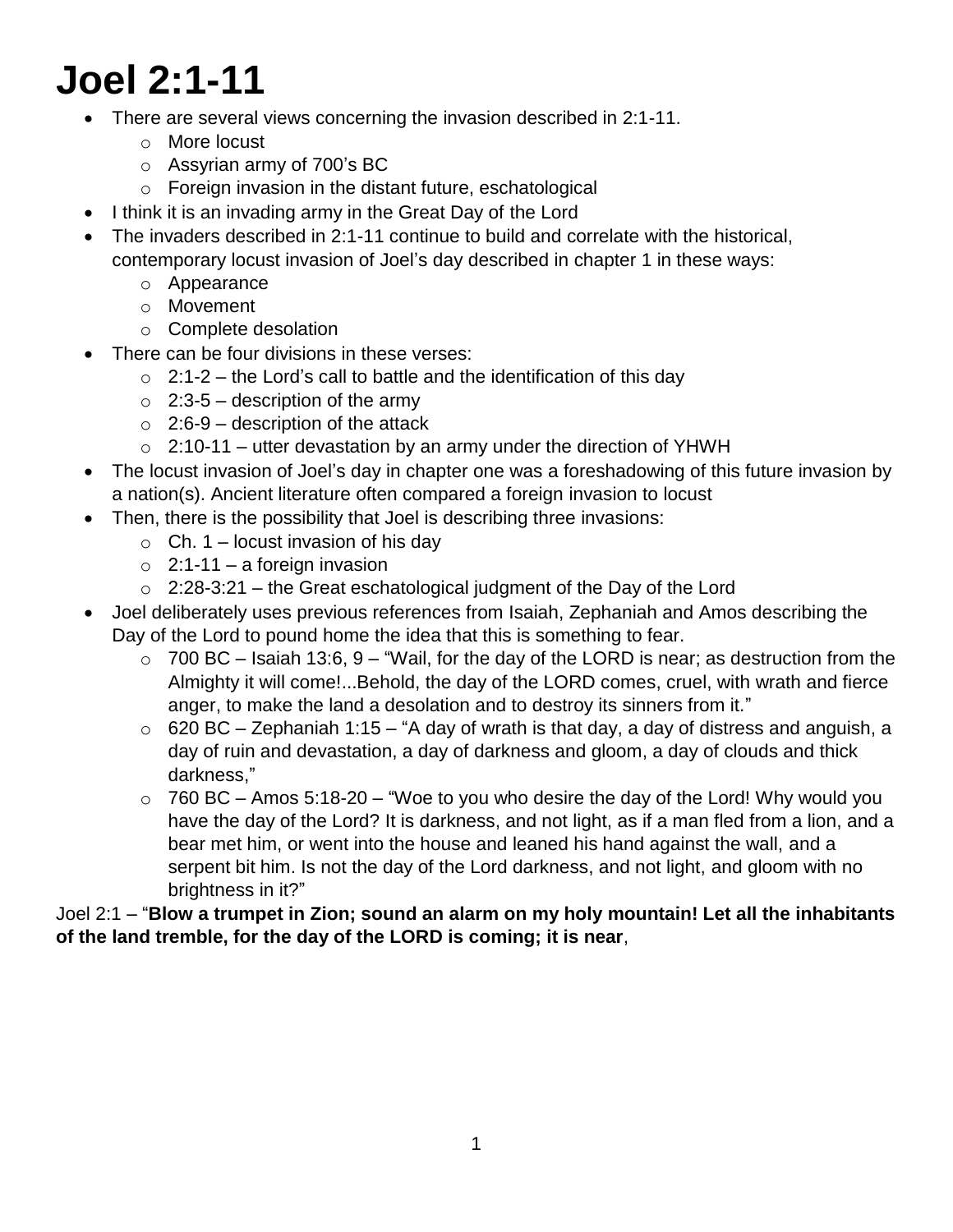| 776 [e]<br>$h\bar{a}$ $\cdot$ $\bar{a}$ $\cdot$ res; | vō∙šə∙bê                             | 3427 [e] 3605 [e]<br>kōl | 7264 [e]<br>vir∙qə∙zū        | 6944 [e]<br>qād∙šî | 2022 [e]<br>bə·har | 7321 [e]<br>wə·hā·rî·'ū                    | 6726 [e]<br>bə·sî·vō·wn. | 7782 <sub>[e]</sub><br>šō·w·ōār | 8628 [e]<br>tia·'ū       |
|------------------------------------------------------|--------------------------------------|--------------------------|------------------------------|--------------------|--------------------|--------------------------------------------|--------------------------|---------------------------------|--------------------------|
| הארץ                                                 | ישׁבי<br>of the land the inhabitants | י לִל<br>all             | ירגזוּ<br>let tremble        | קדשי<br>My holy    | בהר                | ג והריעו<br>in mountain and sound an alarm | בציון                    | שופר<br>in Zion the trumpet     | 1 הַקַעוּ<br><b>Blow</b> |
| $Art   N-fs $                                        | V-Qal-Prtcpl-mpc                     | N-msc                    | V-Qal-Imperf-3mp N-msc   1cs |                    | Prep-b   N-msc     | Conj-w   V-Hifil-Imp-mp                    | Prep-b   N-proper-fs     |                                 | N-ms V-Qal-Imp-mp        |

| 7138 [e]<br>qā∙rō∙wb.  | 3588 [e]<br>kî | 3068 [e]<br>Yah weh yō wm-                           | 3117 [e] | 935 [e]<br>bā   | 3588 [e]<br>kî- |
|------------------------|----------------|------------------------------------------------------|----------|-----------------|-----------------|
| קרוב:<br>it is at hand |                | <b>,</b> יוֹם־ יִהְוָה כֵּי<br>for of Yahweh the day |          | בא<br>is coming | כיד<br>for      |
| Adj-ms                 | Coni           | N-proper-ms                                          | N-msc    | V-Qal-Prtcpl-ms | Conj            |

- 1. The sounding of the trumpet and alarm is either:
	- a. A call to the invading army to advance the attack
	- b. A warning sound from the watchers and guards on the wall of the city of Jerusalem warning of the visible coming invasion.
	- c. "trumpet" is *sopar* or *sowpar* and is most likely made from a ram's horn.
- 2. The "Day of the Lord" warned of in 1:15 is now here in 2:1.
- 3. This is YHWH's battle command to his responding army
- 4. Again, a call to "all the inhabitants of the land" as in 1:2
- 5. This invasion is of the Lord is made clear here and in 2:11

#### 2:2 – "**a day of darkness and gloom, a day of clouds and thick darkness! Like blackness there is spread upon the mountains a great and powerful people; their like has never been before, nor will be again after them through the years of all generations**.

| 5921 [e]<br>$'al-$        | 6566 [e]<br>pā·ruś     |          | 7837 [e]<br>kə·ša·har            |          | 6205 [e]<br>wa·'ă·rā·p̄el,      |            | 6051 [e] 3117 [e]<br>'ā·nān yō·wm |          |                            | 653 [e]<br>wa∙'ă∙pê∙lāh, |                                 | 2822 [e] 3117 [e]<br>hō·šek yō·wm |
|---------------------------|------------------------|----------|----------------------------------|----------|---------------------------------|------------|-----------------------------------|----------|----------------------------|--------------------------|---------------------------------|-----------------------------------|
| עַל־                      | פּרֵש                  |          | כְּשֲׁחַר                        |          | וַעֲרָפֶּל                      | ֿעֲנָ∱     | ּיָ יֶוֹם                         |          |                            | ואַפִּלָה                | חְשֶׁךָ                         | 2 יְוֹם                           |
| over                      |                        |          | spread Like the morning [clouds] |          | and thick darkness of clouds    |            | a day                             |          |                            |                          | and [deep] darkness of darkness | a day                             |
| Prep                      | V-Qal-QalPassPrtcpl-ms |          | Prep-k   N-ms                    |          | Conj-w   N-ms                   | N-ms       | N-msc                             |          |                            | Conj-w   N-fs            | $N-ms$                          | N-msc                             |
| $310$ [e]                 | 5769 [e]               | 4480 [e] | 1961 [e]                         | 3808 [e] |                                 | 3644 [e]   |                                   | 6099 [e] | 7227 [e]                   |                          | 5971 [e]                        | 2022 [e]                          |
| we·'a·hă·rāw hā·'ō·w·lām, |                        | min-     | nih∙yāh                          | lō       |                                 | kā·mō·hū,  | wə·'ā·şūm,                        |          | rab                        |                          | ʻam                             | he hā rîm;                        |
| ואַחַרִיוֹ                | הָעוֹלָם               | מך-      | נְהָיָה                          |          | $\aleph_7$ .                    | פַמֿהוּ    |                                   | ועצום    | ֲרָב                       |                          | י עֲם                           | קֶהָרֶים                          |
| and after them            | ever                   | from     | has been                         | never    | the like of whom                |            | and strong                        |          |                            | great a people [come]    |                                 | the mountains                     |
| Conj-w   Prep   3ms       | Art   N-ms             |          | Prep V-Nifal-Perf-3ms Adv-NegPrt |          |                                 | Prep   3ms | Conj-w   Adj-ms                   |          | Adj-ms                     |                          | N-ms                            | Art   N-mp                        |
|                           |                        |          |                                  |          |                                 | 1755 [e]   |                                   |          | 1755 [e] 8141 [e] 5704 [e] |                          | 3254 [e]                        | 3808 [e]                          |
|                           |                        |          |                                  |          | wā·dō·wr.                       |            | dō∙wr                             | šə∙nê    | 'ad-                       |                          | yō·w·sêp,                       | lō                                |
|                           |                        |          |                                  | ٠        |                                 | וַדְוֹר:   | דור                               | שְׁנֵי   | עד־                        |                          | יוֹסֵף                          | $\aleph_7$                        |
|                           |                        |          |                                  |          | and many successive generations |            |                                   | for      |                            |                          | Even will there be any [such]   | nor                               |
|                           |                        |          |                                  |          | Conj-w   N-ms                   |            | N-ms                              | N-fpc    | Prep                       |                          |                                 | V-Hifil-Imperf.Jus-3ms Adv-NegPrt |

- 1. Four words for darkness:
	- a. *hosek* "day of darkness" used to describe Mt Sinai in Deut. 4:11 and used to describe the 9th plague against Egypt in Ex. 10:21-22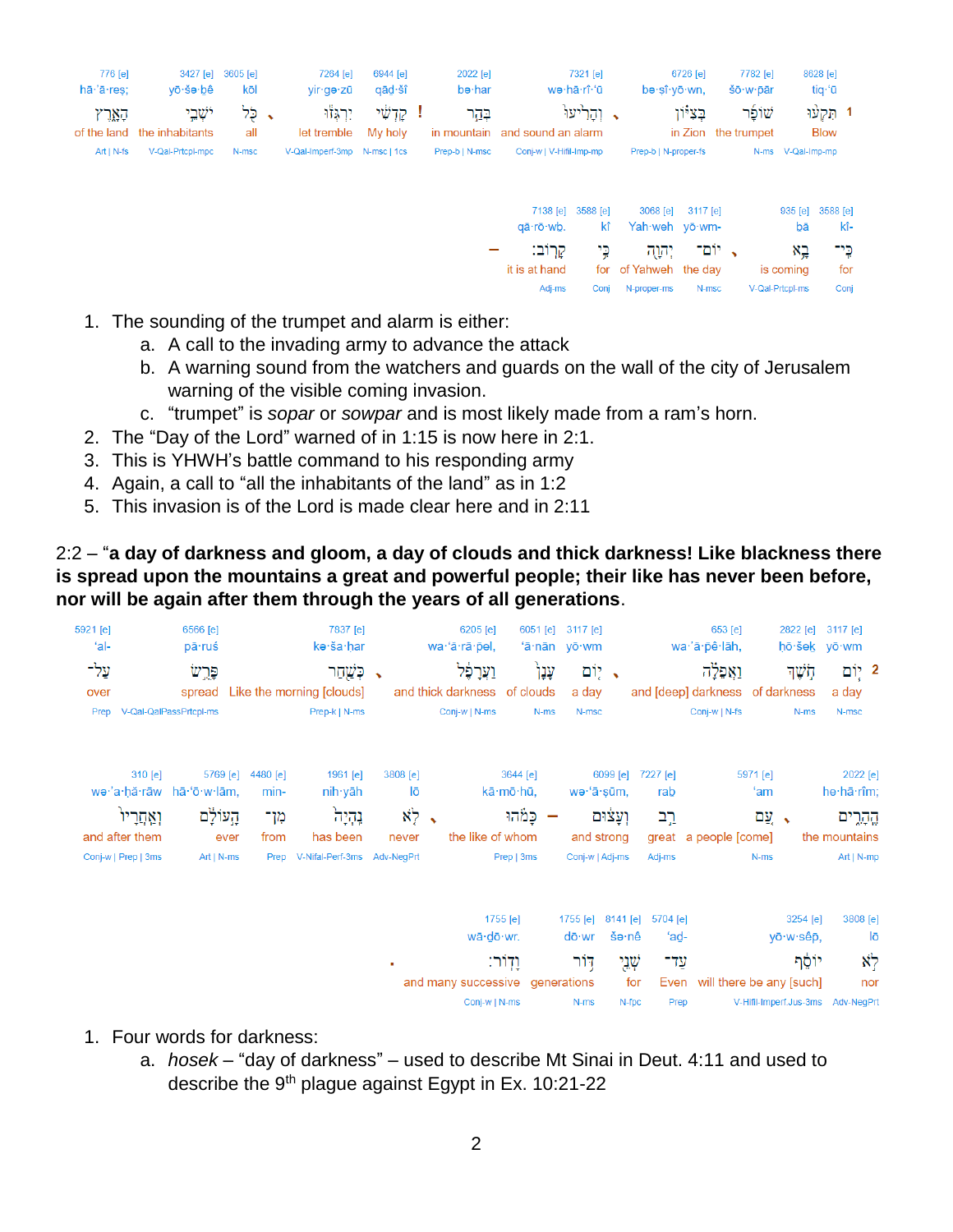- b. *waapelah* "thick darkness" used to describe the 9<sup>th</sup> plague against Egypt in Ex. 10:21-
- c. *anan* "clouds" used to describe Mt Sinai in Deut. 4:11
- d. *waarapel* "thick darkness" used to describe the 9th plague against Egypt in Ex. 10:21-
- e. *kesahar* "clouds" used to describe Mt Sinai in Deut. 4:11
- 2. This is a day of YHWH's theophany and judgment

# 2:3 – "**Fire devours before them, and behind them a flame burns. The land is like the garden of Eden before them, but behind them a desolate wilderness, and nothing escapes them**.

|           | 6440 [e]                             | 398 [e]             | 784 [e]      | $310$ [e]                          |               | 3857 [e]          |           | 3852 [e]           | 1588 [e]                                |      | 5731 [e]                  | 776 [e]             | 6440 [e]                                                                                                                                                                                                                                                                                                                                                                                                |
|-----------|--------------------------------------|---------------------|--------------|------------------------------------|---------------|-------------------|-----------|--------------------|-----------------------------------------|------|---------------------------|---------------------|---------------------------------------------------------------------------------------------------------------------------------------------------------------------------------------------------------------------------------------------------------------------------------------------------------------------------------------------------------------------------------------------------------|
|           | lə · pā · nāw                        | 'ā∙kə∙lāh           | 'êš.         | wə·'a·hă·rāw                       |               | te·la·hêt         |           | kə·ğan- le·hā·bāh; |                                         |      | 'ê·den                    |                     | $\overline{a}$ $\overline{pa}$ $\overline{na}$ $\overline{a}$ $\overline{a}$ $\overline{a}$ $\overline{a}$ $\overline{ra}$ $\overline{ra}$ $\overline{ra}$ $\overline{ra}$ $\overline{ra}$ $\overline{ra}$ $\overline{ra}$ $\overline{ra}$ $\overline{ra}$ $\overline{ra}$ $\overline{ra}$ $\overline{ra}$ $\overline{ra}$ $\overline{ra}$ $\overline{ra}$ $\overline{ra}$ $\overline{ra}$ $\overline{$ |
|           | 3 לִפניו <sup>י</sup><br>Before them | אֲכְלָה<br>devours  | Ψġ<br>a fire | ואַחֲרָיו<br>burns and behind them |               | תִּלְהָט          |           | לֲהָבֶה<br>A flame | כְּגַן־<br>of Eden [is] like the Garden |      | עָדֶן                     | הָאָרֶץ<br>the land | לפניו<br>before them                                                                                                                                                                                                                                                                                                                                                                                    |
|           | Prep-IIN-cpc   3ms                   | N-cs V-Qal-Perf-3fs |              | Conj-w   Prep   3ms                |               | V-Piel-Imperf-3fs |           | $N-fs$             | Prep-k   N-csc                          |      | Art   N-fs    N-proper-fs |                     | Prep-I   N-cpc   3ms                                                                                                                                                                                                                                                                                                                                                                                    |
|           |                                      |                     |              |                                    |               |                   |           |                    |                                         |      |                           |                     |                                                                                                                                                                                                                                                                                                                                                                                                         |
| $310$ [e] |                                      | 4057 [e]            |              | 8077 [e]                           | 1571 [e]      |                   | 6413 [e]  | 3808 [e]           | 1961 [e]                                |      |                           |                     |                                                                                                                                                                                                                                                                                                                                                                                                         |
|           | wə·'a·hă·rāw                         | mid·bar             |              | wə ğam- šə mā māh,                 |               |                   | pe·lê·tāh | lō-                | hā∙yə∙tāh                               | lōw. |                           |                     |                                                                                                                                                                                                                                                                                                                                                                                                         |
|           | וְאַחֲרָיוֹ                          | מִדְבֵּר            |              | שְׁמָמַּה                          | וגם־          |                   | פִּלֵיטָה | לא־                | הָיְתָה                                 | לו:  | $\mathbf{m}$              |                     |                                                                                                                                                                                                                                                                                                                                                                                                         |
|           | and behind them                      | a wilderness        |              | desolate                           | and surely    |                   | escape    | nothing            | shall                                   | them |                           |                     |                                                                                                                                                                                                                                                                                                                                                                                                         |
|           | Conj-w   Prep   3ms                  | N-msc               |              | $N-fs$                             | Conj-w   Conj |                   | $N-fs$    | Adv-NegPrt         | Prep   3ms V-Qal-Perf-3fs               |      |                           |                     |                                                                                                                                                                                                                                                                                                                                                                                                         |

#### 2:4 – "**Their appearance is like the appearance of horses, and like war horses they run**.

| 4758 [e]                      | 5483 [e]       | 4758 [e]    | 6571 [e]                                  | 7323 [e] 3651 [e] |                       |   |
|-------------------------------|----------------|-------------|-------------------------------------------|-------------------|-----------------------|---|
| kə·mar·'êh                    | $s\bar{u}$ sîm | mar·'ê·hū;  | ū·kə·pā·rā·šîm                            | kên               | yə·rū·sūn.            |   |
| 4 כִּמַרְאֵה                  | סוּסים         | מראהו       | וּכִפָּרַשִׁים                            | י ⊊ן              | יִרוּצִוּן:           | ٠ |
| of horses Like the appearance |                |             | and like swift steeds their appearance is | <b>SO</b>         | they run              |   |
| Prep-k   N-msc                | N-mp           | N-msc   3ms | Conj-w, Prep-k   N-mp                     | Adv               | V-Qal-Imperf-3mp   Pn |   |

2:5 – "**As with the rumbling of chariots, they leap on the tops of the mountains, like the crackling of a flame of fire devouring the stubble, like a powerful army drawn up for battle**.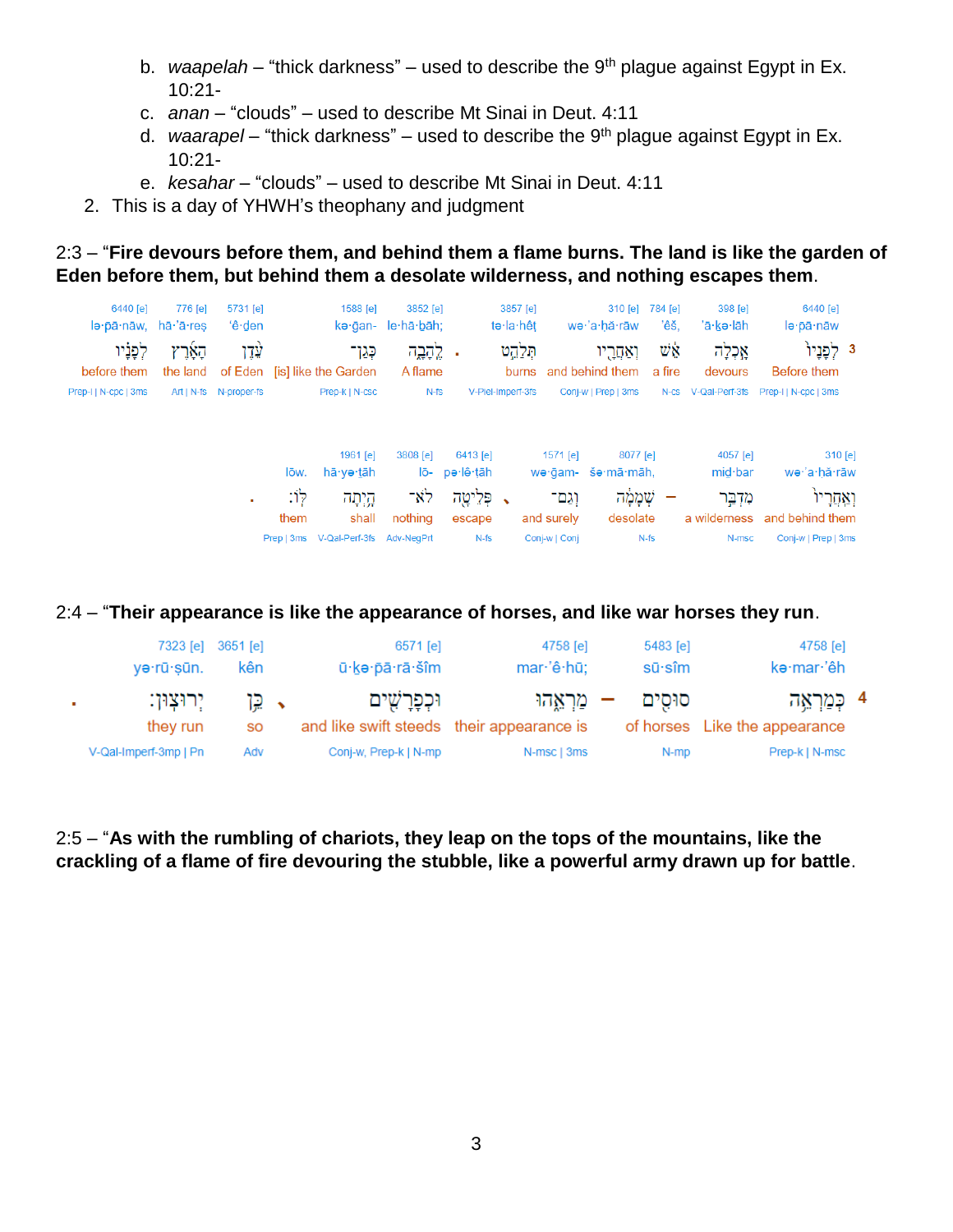|      | 6963 [e]   |                      | 4818 [e]                                   |      | 7218 [e]<br>5921 [e] | 2022 [e]                   |              | 7540 [e]                | 3851 [e]<br>6963 [e]    |                         |                |
|------|------------|----------------------|--------------------------------------------|------|----------------------|----------------------------|--------------|-------------------------|-------------------------|-------------------------|----------------|
|      | kə·qō·wl   |                      | 'al- mar $\cdot$ kā $\cdot$ bō $\cdot$ wt. |      | rā∙šê                | he hā rîm                  |              | yə·raq·qê·dūn,          |                         | kə∙qō∙wl                | $la \cdot hab$ |
|      | 5 כְּקְוֹל |                      | מַרִכַּבוֹת                                | על־  | ּרָאֹשֱי             | הֱהָרִים                   |              | יִרַקֵּדֹּוּן           |                         | כַקוֹל"                 | לֲהַב          |
|      |            | With a noise like    | chariots                                   | Over |                      | mountaintops the tops      |              | they leap               |                         | Like the noise          | of a fire      |
|      |            | Prep-k   N-msc       | $N$ -fp                                    | Prep | N-mpc                | Art   $N$ -mp              |              | V-Piel-Imperf-3mp   Pn  |                         | N-msc<br>Prep-k   N-msc |                |
| 'êš, | 784 [e]    | 398 [e]<br>'ō∙kə∙lāh | 7179 [e]<br>qāš;                           |      | 5971 [e]<br>kə·'am   | 6099 [e]<br>'ě·rūk 'ā·sūm, | 6186 [e]     |                         | 4421 [e]<br>mil·hā·māh. |                         |                |
| Ψġ   |            | אכלה                 | קֱשׁ                                       |      | כִּעַם               | עצֿוּם                     | עֵרוּד       |                         | מִלְחָמֶה:              | ٠                       |                |
|      | flaming    |                      | the stubble that devours                   |      | strong Like a people |                            | set in array |                         | battle                  |                         |                |
| N-CS |            | V-Qal-Prtcpl-fs      | N-ms                                       |      | Prep-k   N-ms        | Adj-ms                     |              | V-Qal-QalPassPrtcpl-msc | N-fs                    |                         |                |
|      |            |                      |                                            |      |                      |                            |              |                         |                         |                         |                |

#### 2:6 – "**Before them peoples are in anguish; all faces grow pale**.

| 6289 [e]<br>pā·rūr. |                                           | 6908 [e] 6440 [e] 3605 [e] |       | 5971 [e]<br>gib be sū pā nîm kāl- 'am mîm; | 2342 [e]<br>yā·hî·lū    | 6440 [e]<br>mip·pā·nāw      |  |
|---------------------|-------------------------------------------|----------------------------|-------|--------------------------------------------|-------------------------|-----------------------------|--|
| . פַארוּר:          | פָּנִים קִבְּצִוּ<br>of color are drained | faces                      | כֵּל־ | – עמים<br>all the people                   | יחילו<br>writhe in pain | 6 מִפְּנֵיִו<br>Before them |  |
| N-ms                | V-Piel-Perf-3cp                           | N-mp                       | N-msc | N-mp                                       | V-Qal-Imperf-3mp        | Prep-m   N-cpc   3ms        |  |

1. "Peoples" indicates the fear of people on the day of the Lord. They are not fearing insects, but an invasion.

#### 2:7 – "**Like warriors they charge; like soldiers they scale the wall. They march each on his way; they do not swerve from their paths**.

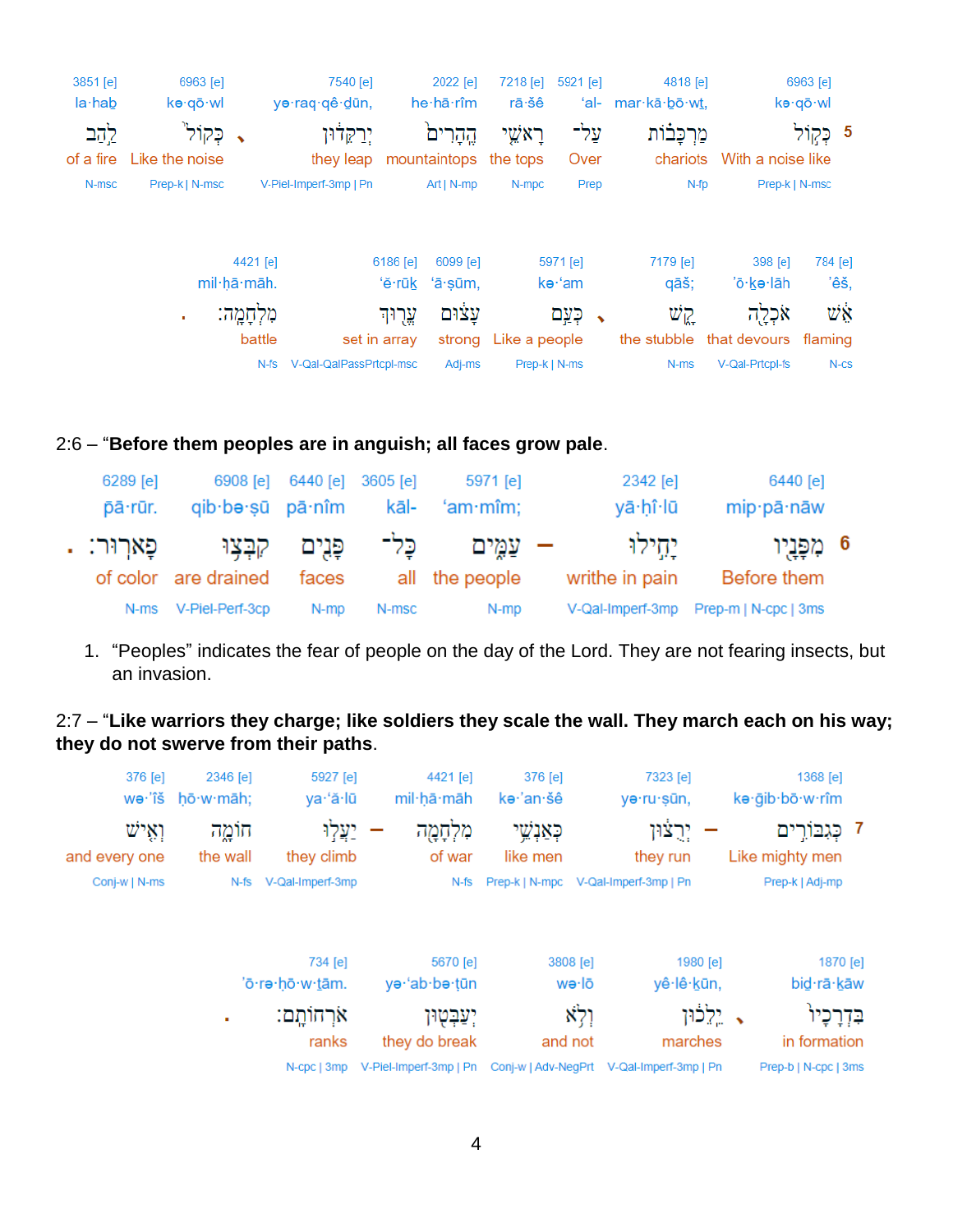

# 2:8 – "**They do not jostle one another; each marches in his path; they burst through the weapons and are not halted**.

# 2:9 – "**They leap upon the city, they run upon the walls, they climb up into the houses, they enter through the windows like a thief**.

| 5892 [e]<br>bā·'îr                   |         | 8264 [e]<br>yā šōq qū, |                            | 2346 [e]<br>ba·hō·w·māh                  | 7323 [e]<br>yə·ru·sūn,                   | 1004 [e]<br>bab bāt tîm       | 5927 [e]<br>ya·'ă·lū;  | 1157 $[e]$<br>be·'ad |
|--------------------------------------|---------|------------------------|----------------------------|------------------------------------------|------------------------------------------|-------------------------------|------------------------|----------------------|
| 9 בֲעֲיר<br>In the city              |         | ישׂקו                  |                            | בחומה<br>on the wall they run to and fro | יִרְצֹוּן<br>they run                    | בַּבָּהָים<br>into the houses | יַצְלֵוּ<br>they climb | הָעֲד<br>at          |
| Prep-b, Art   N-fs                   |         | V-Qal-Imperf-3mp       |                            | Prep-b, Art   N-fs                       | Prep-b, Art   N-mp V-Qal-Imperf-3mp   Pn |                               | V-Qal-Imperf-3mp       | Prep                 |
| 2474 [e]<br>yā·bō·'ū ha·hal·lō·w·nîm |         | $935$ [e]              | 1590 [e]<br>kag·gan·nāb.   |                                          |                                          |                               |                        |                      |
| החלונים<br>the windows               | יִלְאוּ | they enter             | כַּגַּנְב:<br>like a thief | ш                                        |                                          |                               |                        |                      |

Prep-k, Art | N-ms V-Qal-Imperf-3mp

Art | N-cp